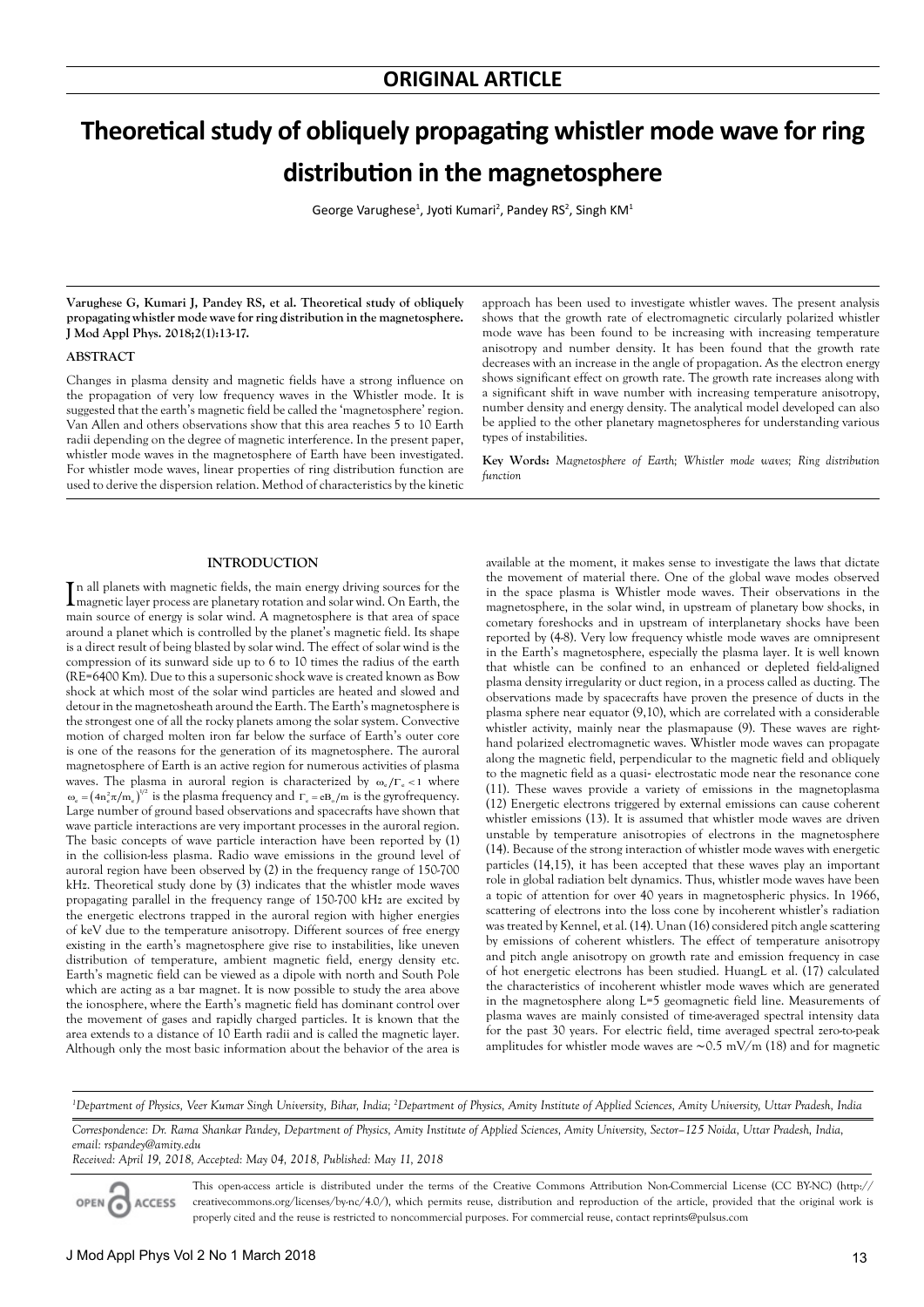### **Varughese et al.**

field, it is ∼0.01-0.1 nT (19,20). Large amplitude whistler mode waves were discovered in the radiation belts having amplitude >200mV/m using the STEREO spacecraft (21), and afterwards it was observed by spacecraft Wind (22) and THEMIS (23). Electrons can gain energy by more than an MeV in less than a second by these waves (21) and consistency between this and test particle stimulation has been found by (24,25).

The unstable ring distribution function provides an important source of free energy, so it can excite plasma waves (8,26,27). In weakly collisional plasma, for different types of instabilities, the ring distribution function acts as a source of free energy (28,29). Effective temperature anisotropies and differential scattering are found to be the reason of this (30-32). Electromagnetic whistler waves, below the electron cyclotron frequency, are excited by temperature anisotropy in hot ring distribution (33). We have studied whistler mode waves using ring distribution function. Therefore, in the present work, we investigate linear growth of whistler mode waves in the Earth's magnetosphere. Since Earth's magnetospheric plasma consists of a huge number of particles and waves interacting with each other (34), it is suitable to present a macroscopic description of plasma phenomena by using a statistical approach. (35) were first to develop Kinetic approach. Thus in present work analytical approach has been applied to derive the dispersion relation for ring distribution. Using dimensionless integrals, dependence of wave growth rate has been determined. We have obtained analytical solutions in terms of Bessel functions in the following section.

#### **Dispersion Relation**

Spatially homogeneous anisotropic, collisionless plasma subjected to external magnetic field has been considered to get dispersion relation. Linearized Vlasov-Maxwell equations are obtained after neglecting higher order terms and separating the equilibrium and non-equilibrium parts. Following the technique of (36,37), Vlasov equations are given as below:

$$
\mathbf{v} \bullet \left(\frac{\partial f_{so}}{\partial \mathbf{r}}\right) + \frac{\mathbf{e}_s}{m_s} \left(\mathbf{v} \times \mathbf{B}_o\right) \left(\frac{\partial f_{so}}{\partial \mathbf{v}}\right) = 0 \tag{1}
$$

$$
\frac{\partial \mathbf{f}_{\mathrm{sl}}}{\partial t} + \mathbf{v} \bullet \left(\frac{\partial \mathbf{f}_{\mathrm{sl}}}{\partial \mathbf{r}}\right) + \left(\mathbf{F}/\mathbf{m}_{\mathrm{s}}\right) \frac{\partial \mathbf{f}_{\mathrm{sl}}}{\partial \mathbf{v}} = \mathbf{S}\left(\mathbf{r}, \mathbf{v}, t\right) \tag{2}
$$

Where force is given as  $\mathbf{F} = \mathbf{m} \frac{d\mathbf{v}}{dt}$ 

$$
\mathbf{F} = \mathbf{e}_{\rm s} \left( \mathbf{v} \times \mathbf{B}_{\rm o} \right) \tag{3}
$$

The particle trajectories are obtained by solving an equation of motion defined in equation  $(3)$  and  $S(r, v, t)$  is defined as:

$$
S(\mathbf{r}, \mathbf{v}, t) = (e/m_s) \Big[ E_1 + (\mathbf{v} \times \mathbf{B}_1) \Big] \bullet \left( \frac{\partial f_{so}}{\partial \mathbf{v}} \right)
$$
(4)

Where S denotes species and E1, B1 and fs1 are perturbed quantities and are assumed to have harmonic dependence in E1, B1 and fs1=exp i(k.r  $\mathbb{I}$  lt).

The method of characteristic solution is used to determine the perturbed distribution function, fs1, which is obtained from Eq. (2) by

$$
\mathbf{f}_{s1}(\mathbf{r}, \mathbf{v}, t) = \int_{0}^{\infty} \mathbf{s} \{ \mathbf{r}_{o}(\mathbf{r}, \mathbf{v}, t'), \mathbf{v}_{o}(\mathbf{r}, \mathbf{v}, t'), t - t' \} dt'
$$
 (5)

The phase space coordinate system has been transformed from (**r, v**,t) to  $(\mathbf{r}_o, \mathbf{v}_o, t - t')$ . The particle trajectories which are obtained by solving eq. (3) for the given external field and wave propagation,  $\mathbf{k} = [\mathbf{k}_{\perp} \hat{\mathbf{e}}_{x}, \mathbf{0}, \mathbf{k}_{\parallel} \hat{\mathbf{e}}_{z}]$ are:

$$
\mathbf{x}_{o} = \mathbf{x} + \left(\frac{\mathbf{v}_{y}}{\omega_{cs}}\right) + \left(\frac{1}{\omega_{cs}}\right) \left[\mathbf{v}_{x} \sin \omega_{cs} t' - \mathbf{v}_{y} \cos \omega_{cs} t'\right]
$$
(6a)

$$
\mathbf{y}_{o} = \mathbf{y} + \left(\frac{\mathbf{v}_{x}}{\omega_{cs}}\right) - \left(\frac{1}{\omega_{cs}}\right) \left[\mathbf{v}_{x} \cos \omega_{cs} t' - \mathbf{v}_{y} \sin \omega_{cs} t'\right]
$$
(6b)

$$
\mathbf{z}_o = \mathbf{z} - \mathbf{v}_z t' \tag{6c}
$$

And the velocities are

$$
\mathbf{v}_{xo} = \mathbf{v}_{x} \cos \omega_{cs} t' - \mathbf{v}_{y} \sin \omega_{cs} t'
$$
 (7a)

$$
\mathbf{v}_{yo} = \mathbf{v}_x \sin \omega_{cs} t' + \mathbf{v}_y \cos \omega_{cs} t'
$$
 (7b)

$$
\mathbf{v}_{\mathbf{z}\mathbf{o}} = \mathbf{v}_{\mathbf{z}} \tag{7c}
$$

Where  $\frac{V_{\text{zo}\omega_{\text{cs}}=\frac{e_{\text{s}}B_{\text{o}}}{m_{\text{s}}}}}{m_{\text{s}}}$  $\mathbf{v}_{\mathbf{z}\mathbf{o}\omega_{\rm cs}=\frac{\mathbf{e}_{\rm s}\mathbf{B}_{\rm o}}{\mathbf{m}_{\rm s}}} = \mathbf{v}_{\mathbf{z}}$  cyclotron frequency of species After some algebraic simplifications and integration, the perturbed distribution function is given as:

$$
f_{s1}(\mathbf{r}, \mathbf{v}, t) = -\frac{e_s}{m_s \omega} \sum_{m,n,p,q}^{\infty} \frac{J_m(\lambda_1) e^{i(kr - \omega t)}}{\omega - \mathbf{k}_\parallel \mathbf{v}_\parallel - n \omega_{cs}} \left[ E_{1x} J_n \left\{ \left( \frac{n}{\lambda_1} \right) U \right\} - i E_{1y} \left\{ J_n' C_1 + J_n \right\} + E_{1x} J_n W^* \right]
$$

Where  $e^{i\lambda(\sin\theta)} = \sum_{k=-\infty} J_k(\lambda) e^{ik}$  $e^{i\lambda(\sin\theta)} = \sum_{k=0}^{\infty} J_k(\lambda)e^{ik\theta}$  $=\sum_{k=-\infty} J_k(\lambda)e^{ik\theta}$  is the Bessel identity. It has been used as an argument of the following functions:

$$
\lambda_1 = \frac{\mathbf{k}_{\perp} \mathbf{v}_{\perp}}{\omega_{\rm cs}}
$$
 (8a)

$$
C_1 = \frac{1}{\mathbf{v}_{\perp}} \left( \frac{\delta \mathbf{f}_{o}}{\delta \mathbf{v}_{\perp}} \right) \left( \boldsymbol{\omega} - \mathbf{k}_{\parallel} \mathbf{v}_{\parallel} \right) + \left( \frac{\delta \mathbf{f}_{o}}{\delta \mathbf{v}_{\parallel}} \right) \mathbf{k}_{\parallel}
$$
 (8b)

$$
\mathbf{U}^* = \mathbf{C}_1 \mathbf{v}_{\perp} \tag{8c}
$$

$$
\mathbf{W}^* = \left[ \left( \mathbf{n} \omega_{\text{cs}} \frac{\mathbf{v}_{\parallel}}{\mathbf{v}_{\perp}} \right) \left( \frac{\delta \mathbf{f}_{\text{o}}}{\delta \mathbf{v}_{\perp}} \right) - \mathbf{n} \omega_{\text{cs}} \left( \frac{\delta \mathbf{f}_{\text{o}}}{\delta \mathbf{v}_{\perp}} \right) \right]
$$
(8d)

$$
J'_{n} = \frac{dJ_{n}(\lambda_{1})}{d\lambda_{1}} \tag{8e}
$$

The conductivity tensor is written as:

$$
\|\boldsymbol{\sigma}\| = -\sum \left(\frac{\mathbf{e}_s}{\mathbf{m}_s \omega}\right) \sum_{m,n=-\infty}^{\infty} \int d^3 \mathbf{v} \left[\frac{S_{ij}}{\omega - \mathbf{k}_{\parallel} \mathbf{v}_{\parallel} - n \omega_{cs}}\right]
$$
(9)

$$
||\mathbf{S}|| = \begin{vmatrix} \mathbf{v}_{\perp} \mathbf{J}_{n}^{2} \left( \frac{\mathbf{n}}{\lambda_{1}} \right) \mathbf{A} & \mathbf{i} \mathbf{v}_{\perp} \mathbf{J}_{n} \mathbf{B} & \mathbf{v}_{\perp} \mathbf{J}_{n}^{2} \left( \frac{\mathbf{n}}{\lambda_{1}} \right) \mathbf{W}^{*} \\ \mathbf{v}_{\perp} \mathbf{J}_{n}^{\prime} \mathbf{J}_{n} \mathbf{A} & \mathbf{v}_{\perp} \mathbf{J}_{n}^{\prime} \mathbf{B} & \mathbf{i} \mathbf{v}_{\perp} \mathbf{J}_{n}^{\prime} \mathbf{J}_{n} \mathbf{W}^{*} \\ \mathbf{v}_{\parallel} \mathbf{J}_{n}^{2} \mathbf{A} & \mathbf{v}_{\parallel} \mathbf{J}_{n} \mathbf{B} & \mathbf{v}_{\parallel} \mathbf{J}_{n}^{2} \mathbf{W}^{*} \end{vmatrix} \tag{10}
$$

$$
A = \left(\frac{n}{\lambda_1}\right)U^* \qquad B = J'_nC_1 \tag{11}
$$

From  $J = ||\sigma||$ . E<sub>1</sub> and two Maxwell's curl equations for the perturbed quantities, the wave equations can be written as:

$$
\left[\mathbf{k}^{2} - \mathbf{k}.\mathbf{k} - (\omega^{2}/c^{2}) \in (\mathbf{k}, \omega)\right] E_{1} = 0 \tag{12}
$$

Where 
$$
|| \in (\mathbf{k}, \omega)|| = 1 - (4\pi/i\omega)||\sigma(\mathbf{k}, \omega)||
$$
 = dielectric tensor (13)

$$
\epsilon_{ij} \left( k, \omega \right) = 1 + \sum_{s} \frac{4e_s^2 \pi}{m_s \omega^2} \sum_{n} \int \frac{d^3 v S_{ij}}{\omega - k_{||} v_{||} - n \omega_{cs}} \tag{14}
$$

#### **Expression for Growth Rate**

For whistler mode propagation and instability with  $k_+ = 0(36)$ , the branch of general dispersion relation (14) reduces to:

$$
\varepsilon_{11} \pm \varepsilon_{12} = N^2 \cos \theta \tag{15}
$$

Where  $N^2 = (k^2 c^2)/\omega^2$  is refractive index. Therefore dispersion relation for n=1 may be written as:

$$
N^2 = 1 + \sum_{s} \frac{4e_s^2 \pi}{m_s \omega^2} \int \frac{v_\perp}{2} \left[ \frac{1}{v_\perp} \cdot \frac{\partial f_\circ}{\partial v_\perp} \left( \omega - k_{\parallel} v_{\parallel} \right) + \frac{\partial f_\circ}{\partial v_{\parallel}} k_{\parallel} \right] + \frac{d^3 v}{\omega - k_{\parallel} v_{\parallel} - \omega_{cs}} \tag{16}
$$

The distribution function for trapped electron is taken as Maxwellian Ring velocity distribution (38,39):

$$
f(v_{\perp},v_{\parallel}) = \frac{n_e/n}{\pi^{3/2}\alpha_{\parallel}\alpha_{\perp}^2 B} \exp\left[-\left\{(v_{\perp} - v_o)/\alpha_{\perp}\right\}^2 - \left(v_{\parallel}^2/\alpha_{\parallel}^2\right)\right] \tag{17}
$$

$$
B = \exp(-v_0^2/\alpha_\perp^2) + \sqrt{\pi} \left(\frac{v_0}{\acute{a}_\perp}\right) \text{erfc}\left(-v_0/\alpha_\perp\right) \tag{18}
$$

In equation (17),  $n_e/n$  is the ratio of trapped energetic electrons to total electron density  $(n_{e}/n=n_{o})$ . Equation (18) gives the expression for complimentary error function. The  $V_{\parallel}$  and  $V_{\perp}$  are parallel and perpendicular velocities with respect to magnetic field.  $\overline{v_{o}}$  is the drift speed.

#### 14 J Mod Appl Phys Vol 2 No 1 March 2018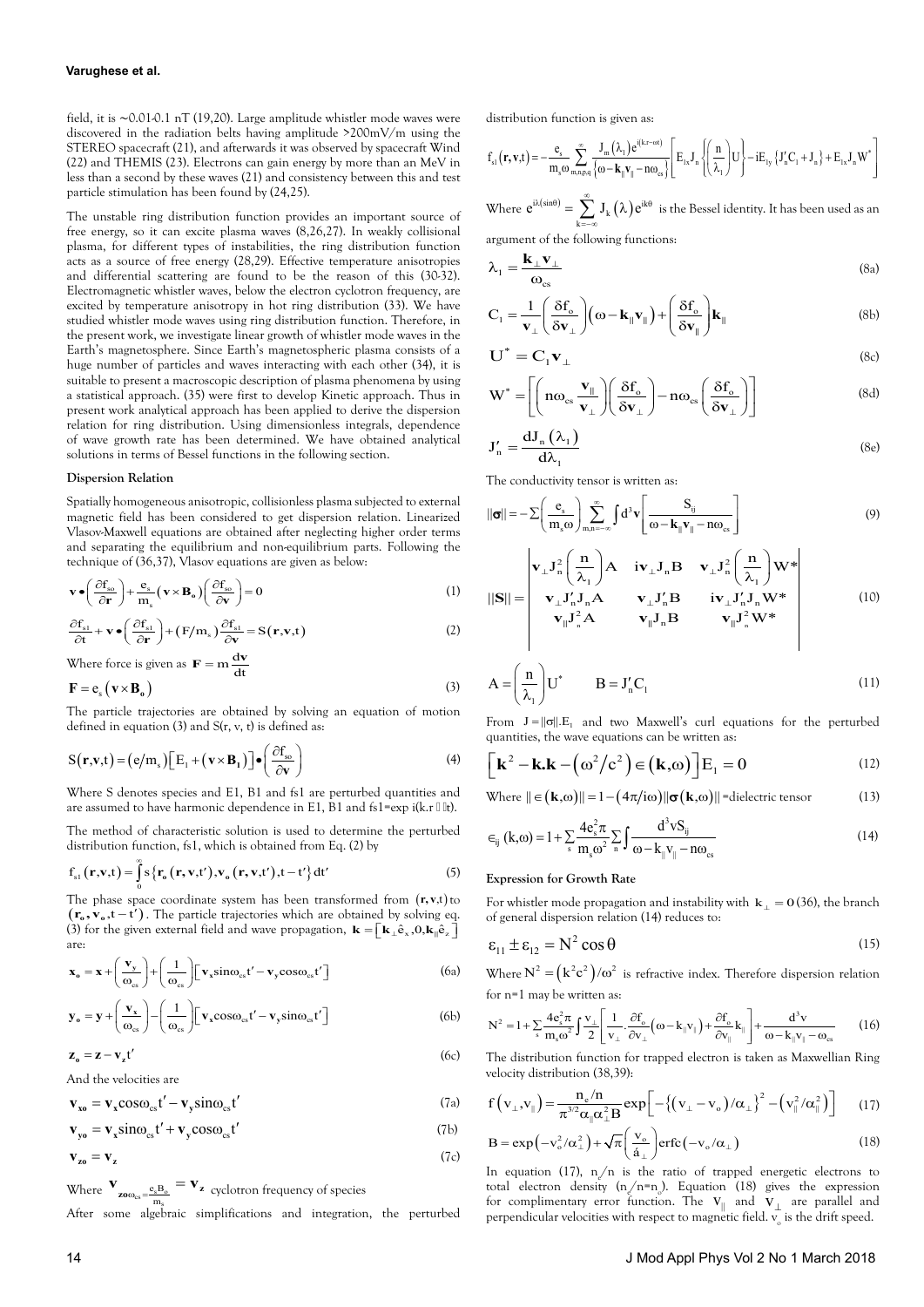Following are the expressions for associated parallel and perpendicular electron thermal velocities:

$$
\alpha_{\parallel} = \left(\frac{kT_{\parallel}}{m}\right)^{1/2} \ \alpha_{\perp} = \left(\frac{kT_{\perp}}{m}\right)^{1/2}
$$

Using equation (17) and substituting  $\mathbf{d}^3 \mathbf{v} = 2\pi \int_0^{\infty} \mathbf{v}_{\perp} d\mathbf{v}_{\perp} \int_{-\infty}^{\infty} d\mathbf{v}_{\parallel}$  $=2\pi\int\limits_0^\infty \mathbf{v}_\perp \mathbf{dv}_\perp \int\limits_{-\infty}^\infty$ 

in equation (16) we solve the integrals to get dispersion relation as:

$$
\frac{k^2c^2}{\omega^2} = 1 + \sum_{s} \frac{4e_s^2\pi}{m_s\omega^2} \frac{n_e/n}{B} \left[ X_1 \frac{\omega}{k_{\parallel}\alpha_{\parallel}} Z(\xi) + X_2 \left( 1 + \xi Z(\xi) \right) \right] \tag{19}
$$

Where,

$$
X_1 = 1 + \frac{v_o^2}{\alpha_\perp^2} - \frac{v_o}{\alpha_\perp} \sqrt{\pi}
$$
  
\n
$$
X_2 = 1 + \frac{v_o^2}{\alpha_\perp^2} - \frac{v_o}{\alpha_\perp} \sqrt{\pi} + \frac{\alpha_\perp^2}{\alpha_\parallel^2} \left(1 - \sqrt{\pi} \frac{1}{\alpha_\perp^3} erf\left(\frac{v_\perp}{\acute{a}_\perp}\right) - \frac{3}{2} \frac{v_o}{\alpha_\perp} \sqrt{\pi} + 3 \frac{v_o^2}{\alpha_\perp^2}\right)
$$

 $Z(\xi) = \frac{1}{\sqrt{\pi}} \int_{-\infty}^{\infty} \frac{e^{-t^2}}{t - \xi} dt$ ∞ −  $\zeta = \frac{1}{\sqrt{\pi}} \int_{-\infty}^{\infty} \frac{e^{-t^2}}{t - \xi} dt$  is the plasma dispersion function with  $\xi = \frac{\omega \pm \omega_c}{k_{\parallel} \alpha_{\parallel}}$ 

Applying condition  $\frac{k^2 c^2}{\omega^2} >> 1$  for whistler waves

$$
\omega_{\rm ps}^2 = \frac{4e^2\pi n_{\rm e}/n}{B_{\rm o}m_{\rm e}}
$$

 $\omega = \omega_r + i\gamma$ 

The equation (19) reduces to

$$
D\big(k,\omega\big)=-\frac{k^2c^2}{\omega_{ps}^2}+\Bigg\{\frac{X_1\omega}{k_\parallel\alpha_\parallel}\Bigg\}\bigg\{-\frac{1}{\xi}-\frac{1}{2\xi^3}\bigg\}-\Bigg\{X_2\frac{1}{2\xi^2}\Bigg\}+\Bigg\{\frac{X_1\omega}{k_\parallel\alpha_\parallel}+X_2\xi\Bigg\}\Big\{i\sqrt{\pi}exp\Big(-\xi^2\Big)\Big\}
$$

(20)

Introducing the dimensionless parameters as  $\tilde{\mathbf{k}} = \frac{\mathbf{k}_{\parallel} \boldsymbol{\alpha}_{\parallel}}{\omega_{\text{cs}}}$ 

The growth rate in terms of the dimensionless parameters  $k',\beta_l, K_{\scriptscriptstyle\mathcal{I}}, X_{\scriptscriptstyle\mathcal{I}}$ and  $X_2$  is obtained as

$$
\frac{\gamma}{\omega_c} = \frac{X_1 \cdot \frac{\sqrt{\pi}}{k'} \left( \frac{X_2}{X_1} - \frac{X_3}{1 - X_3} \right) (1 - X_3)^3 \left\{ \exp\left( \frac{1 - X_3}{k'} \right)^2 \right\}}{1 + \frac{k'^2}{2(1 - X_3)^2} + \frac{k'^2}{(1 - X_3)} \left[ \frac{X_2}{X_1} - \frac{X_3}{1 - X_3} \right]}
$$
(21)

The real part of eq. (20) is:

$$
X_3 = \frac{\omega_r}{\omega_c} = \frac{k'^2}{\beta_1} \left[ K_2 + \frac{X_2}{X_1} \cdot \frac{\beta_1}{2} \right]
$$
 (22)

$$
\begin{aligned} &\text{Where } \beta_1 = \frac{K_B T_{\parallel} \mu_o n_o}{B_o^2.B}, \ K_2 = \frac{1}{2X_1}, \ k' = \tilde{k} cos\theta \text{ and} \\ &\frac{X_2}{X_1} = \frac{X_1 + \left(\frac{\alpha_\perp}{\alpha_\parallel}\right)^2 \left(1 - \frac{\sqrt{\pi}}{\alpha_\perp^3} erf\left(\frac{V'_\perp}{\alpha_\perp}\right) - 3\frac{V_o}{\alpha_\perp} \frac{\sqrt{\pi}}{2} + 3\frac{V_o^2}{\alpha_\perp^2}\right)}{1 + \frac{V_o^2}{\alpha_\perp^2} - \frac{V_o}{\alpha_\perp} \sqrt{\pi}} \end{aligned}
$$

## **Plasma Parameters**

Following plasma parameters have been adopted for the calculation of growth rate for the whistler instability in the magnetosphere. Ambient magnetic field Bo=2  $\times$  10<sup>7</sup>T, electron density no=5  $\times$  10<sup>6</sup>m<sup>3</sup> and magnitude of A.C electric field Eo=1  $\times$  10<sup>-2</sup>V/m has been considered. Temperature anisotropy is supposed to vary from 1.25 to 1.75 and loss cone angle θ is to vary from 0° to 30°. Electron energy, KBT|| is taken to be 3KeV, 5KeV and 7KeV. According to this choice of plasma parameters, the explanations and details of the results are given as follows.

#### **DISCUSSION**

In Figure 1 dimensionless growth rate ( $\gamma/\omega_c$ ) has been plotted for various values of  $T_1/T_1$  with respect to wave number. It basically shows the variation of temperature anisotropy  $(A_T)$  as  $A_T = T_1/T_1 - 1$ . As ratio of  $T_1/T_1$ increases from 1.25 to 1.75, growth rate increases from 0.079863 to 0.08499 with slight shift in wave number from 0.4 to 0.38. It shows that whistler mode waves have grown due to loss of perpendicular kinetic energy of ring electrons. It implies that temperature anisotropy act as a source of free energy for the amplification and propagation of waves. It has been shown that with increase in the temperature anisotropy, growth rate shows a significant increase (40). Therefore, the minimum electric field strength is sufficient to trigger the whistle emission and increase the growth rate.

Figure 2 shows the variation in growth rate of whistler mode waves with respect to wave number for different values of propagation angle  $(θ)$ . The study considers propagation of these waves at an angle of  $10^\circ$ ,  $20^\circ$  and  $30^\circ$  with respect to ambient magnetic field of Earth. This figure shows that the growth rate decreases with increasing value of loss cone angle and shifting the bandwidth for higher order of loss cone angle. The maximum growth rate decreases from 0.084985 to 0.079034 as the angle of propagation changes from  $10^{\circ}$  to  $30^{\circ}$ with k shifting from 0.38 to 0.42. It means that the loss cone angle does not provide sufficient energy to produce the instabilities and propagation of waves. This result is in agreement with the result shown by (41), they concluded that there will be decrease in the growth rate as the wave becomes more oblique either due to landau damping or cyclotron resonant frequency and the broadness of frequency range increases.



**Figure 1)** *Variation of Growth Rate with respect to for various values of at no=5×106 m-3, KBT||=5KeV,* θ*=200 and other fixed plasma parameters.*



**Figure 2)** *Variation of Growth Rate with respect to for various values of* θ *at =1.5, n0=5×106 m-3, KBT||=5KeV and other fixed plasma parameters*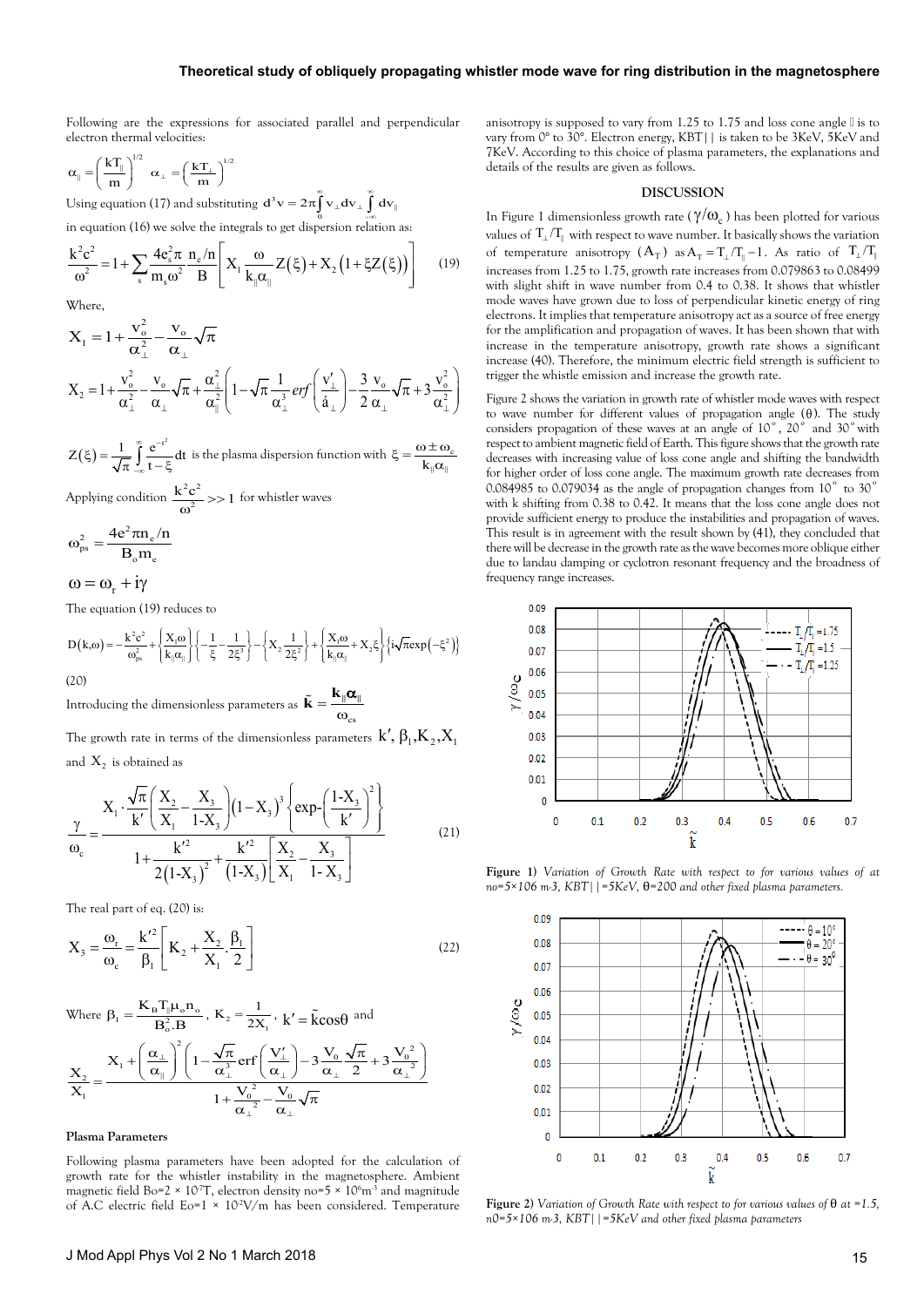### **Varughese et al.**

Figure 3 shows the graph with growth rate of whistler mode waves versus wave number for different values of number density. In Figure 3, the growth rate changes from 0.073547 to 0.085959 for increasing value of number density from  $3 \times 10^6$  m<sup>-3</sup> to  $7 \times 10^6$  m<sup>-3</sup> with wave number changing from 0.38 to 0.0.4. Therefore, as the number density of electrons in plasma regime increases growth rate of whistler mode waves increases.

Figure 4 shows the change in dimensionless growth rate ( $\gamma/\omega_c$ ) for different values of energy density  $(K_B T_{\parallel})$  of electrons. The electron temperature varies from about 3KeV to 7KeV. Therefore, the growth rate of whistler waves has been calculated in the same range of energy density in the present paper. In Figure 4, the maximum growth rate calculated as 0.074457, 0.082843 and 0.086059 with a peak value at wave number 0.38, 0.4 and 0.4 respectively. It is observed that growth rate increases by increasing the thermal energy and the bandwidth increases for the higher order of  $\hat{k}$ . This implies emission is possible for extended values of  $\tilde{k}$  . So it can be seen that the energy density of electrons is one of the important parameters affecting the growth rate of whistler mode waves.

### **CONCLUSION**

This paper presents the parametric analysis of growth rate of whistler mode waves in the magnetosphere of Earth using ring distribution function. Numerical calculations were performed by considering the kinetic approach and applying the characteristic solution method. The derivation expressions of the dispersion relation and the growth rate of the whistler waves propagated obliquely along the ambient magnetic field are analyzed. Detailed studies show that the growth rate of electromagnetic whistle mode waves increases with the increase of temperature anisotropy. This can also be used to study various instabilities in the planetary magnetosphere. The graphs show that temperature anisotropy acts as a source of free energy in the magnetosphere of Earth. Also increase in number density and energy density of the electrons increases growth rate of whistler waves. It can be said that loss of perpendicular kinetic energy is the cause of whistler mode waves.



**Figure 3)** Variation of Growth Rate with respect to for various values of  $n_{\text{o}}$  at =1.5, *KBT||=5KeV,* θ*=200 and other fixed plasma parameters*



**Figure 4)** *Variation of Growth Rate with respect to for various values of KBT|| at =1.5, n0=5×106 m-3,* θ*=200and other fixed plasma parameters*

## **ACKNOWLEDGEMENT**

The authors are grateful to the Founder president Dr. Ashok K. Chauhan Amity University, Dr. Atul Chauhan (President, Amity University) and Dr. Balvinder Shukla (Vice Chancellor, Amity University) for their immense encouragement. We also express our gratitude to the reviewers for their expert comments for the manuscript.

# **REFERENCES**

- 1. Tsurutani BT, Lakhina GS. Revs Geophys. 1997;35:491.
- 2. Benson RF, Desch MD, Hunsucker RD, et al. J Geophys Res. 1988;93:277.
- 3. Wu CS, Yoon PH, Freund HP. 1989;16:1461.
- 4. Burtis WJ, Helliwell RA. Banded chorus: A new type of VLF radiation observed in the magnetosphere by OGO 1 and OGO 3. J Geophys Res. 1969;74(11):3002-10.
- 5. Neubauer FM, Musmann G, Dehmel G. Fast magnetic fluctuations in the solar wind: Helios 1. J Geophys Res. 1977;82:3201-3212.
- 6. Wilson LB III, Cattell CA, Kellogg PJ, et al. Low-frequency whistler waves and shocklets observed at quasi-perpendicular interplanetary shocks. J Geophys Res. 2009;114:A10106.
- 7. Hoppe MM, Russell CT, Frank LA, et al. Upstream hydromagnetic waves and their association with backstreaming ion populations: ISEE 1 and 2 observations. J Geophys Res. 1981;86:4471-4492.
- 8. Tsurutani BT, Thorne RM, Smith EJ, et al. Steepened magnetosonic waves at comet Giacobini-Zinner. J Geophys Res. 1987;92:11074-82.
- 9. Moullard O, Masson A, Laakso H, et al. Density modulated whistler mode emissions observed near the plasmapause. Geophys Res Lett. 2002;29(20).
- 10.Haque N, Inan US, Bell TF, et al. Cluster observations of whistler mode ducts and banded chorus. Geophys Res Lett. 2011;38:(L18107).
- 11.Bell TF, Ngo HD. Electrostatic lower hybrid waves excited by electromagnetic whistler mode waves scattering from planar magnetic‐field‐aligned plasma density irregularities. J Geophys Res. 1990;95(A1):149-72.
- 12.Pandey RP, Singh KK, Singh KM, et al. A theoretical study of whistler mode instability at uranian bow Shock. Earth Moon and Planets (The Netherlands). 2001;87:59-71.
- 13.Helliwell RA. A Theory of Discrete VLF Emissions from the Magnetosphere. J Geophys Res. 1967;72:4773.
- 14.Kennel CF, Petschek HE. Limit on stably trapped particle fluxes, J. Geophys. Res. 1966;71:1-28.
- 15.Lyons LR, Thorne RM, Kennel CF. Pitch-angle diffusion of radiation belt electrons within the plasmasphere. J Geophys Res. 1972;77:3455-74.
- 16.Inan US, Bell TF, Helliwell RA. Nonlinear pitch angle scattering of energetic electrons by coherent VLF waves in magnetosphere. J Geophys Res. 1978;83:3235.
- 17.Huang JG, Hawkins, Lee LC. On the Generation of the Pulsating Aurora by the Loss Cone Driven Whistler Instability in the Equatorial Region. J Geophys Res. 1990;95:3893.
- 18.Meredith NP, Horne RB, Anderson RR. Substorm dependence of chorus amplitudes: Implications for the acceleration of electrons to relativistic energies. J Geophys Res. 2001;106:165-173.
- 19.Horne RB, Thorne RM, Glauert SA et al. Timescale for radiation belt electron acceleration by whistler mode chorus waves. J Geophys Res. 2005;110:A03225.
- 20.Horne RB, Glauert SA, Thorne RM. Resonant diffusion of radiation belt electrons by whistle-mode chorus. Geophys Res Lett. 2003;30(9):1493.
- 21.Cattell C. Discovery of very large amplitude whistler-mode waves in Earth's radiation belts. Geophys Res Lett. 2008;41:L01105.
- 22.Kellogg PJ, Cattell CA, Goetz K, et al. Electron trapping and charge transport by large amplitude whistlers. Geophys Res Lett. 2010;37:L20106.